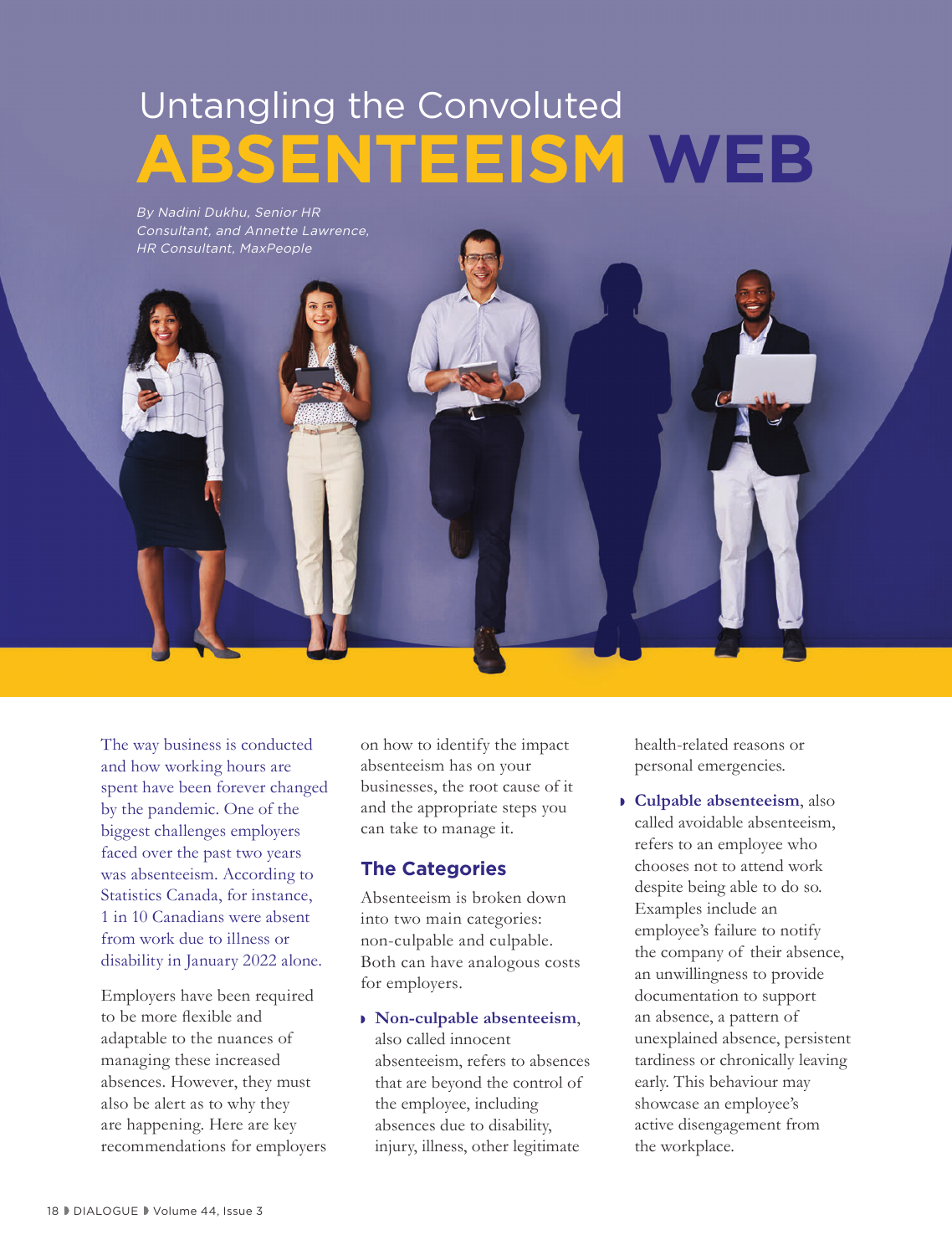#### **The Impact on the Bottom Line**

According to LifeWorks, when viewed holistically, studies suggest absenteeism accounts for up to five per cent of a company's total payroll.

While some costs are clear cut, others are hidden under the surface, including:

| <b>Direct Costs</b>                                          | <b>Indirect Costs</b>                                                    |
|--------------------------------------------------------------|--------------------------------------------------------------------------|
| Wages paid for absences                                      | Decreased employee morale                                                |
| Downtime costs and coverage of absent employees              | Decreased employee engagement                                            |
| Overtime worked to cover the absences                        | Recruitment costs to replace employees                                   |
| Cost of workers' compensation premiums                       | Lost productivity                                                        |
| Cost of managing disability claims (short- and<br>long-term) | Diminished company reputation<br>(quality of work, service and/or goods) |
| Salary continuance during extended leave of absences         | Time spent addressing absenteeism                                        |

Often, employers rely on their HR, Finance or Payroll staff to advise on how to reduce operational and human capital costs in support of the ongoing success of their business. However, employers may make premature decisions if there is not a holistic understanding of what absenteeism is truly costing the organization and how to best address those concerns.

#### **The Root Cause**

The first step employers should take is to analyze all available data to uncover trends and determine the type of absenteeism issues. Depending on the findings, an employer's legal duty to inquire may be triggered. This may occur if there is reason to suspect an employee's absences may be due to an underlying reason related to a prohibited ground

of discrimination, such as a physical or mental disability.

In circumstances of nonculpable absenteeism, employers have a legislated requirement to understand and accommodate an employee. Accommodation seeks to provide a reasonable (but not perfect) solution for all parties involved. It's important to find the right balance of meeting the needs of employees, ensuring the financial sustainability of the company, adhering to legislative requirements, and providing programs and services to support the engagement and integration of all employees.

Some proactive options companies can use to manage non-culpable absenteeism include keeping a pulse on employee engagement levels, regularly checking in with them, monitoring workloads

and promoting time off from work to minimize burn out. By engaging in these activities, teams can bring visibility to the challenges employees may be encountering on a health and wellness level before they become problematic.

If the absenteeism issue is determined to be culpable in nature, the employee should be held accountable for their actions. The appropriate level of discipline depends on factors such as the seriousness of the incident(s), the impact on business operations, the employee's past disciplinary record and the organization's past practices or policies for similar situations. When progressive discipline is applied, it should be done in a fair and consistent manner to demonstrate equity. If managed correctly, chronic absenteeism may be reason for termination ( *please seek legal advice to determine*).